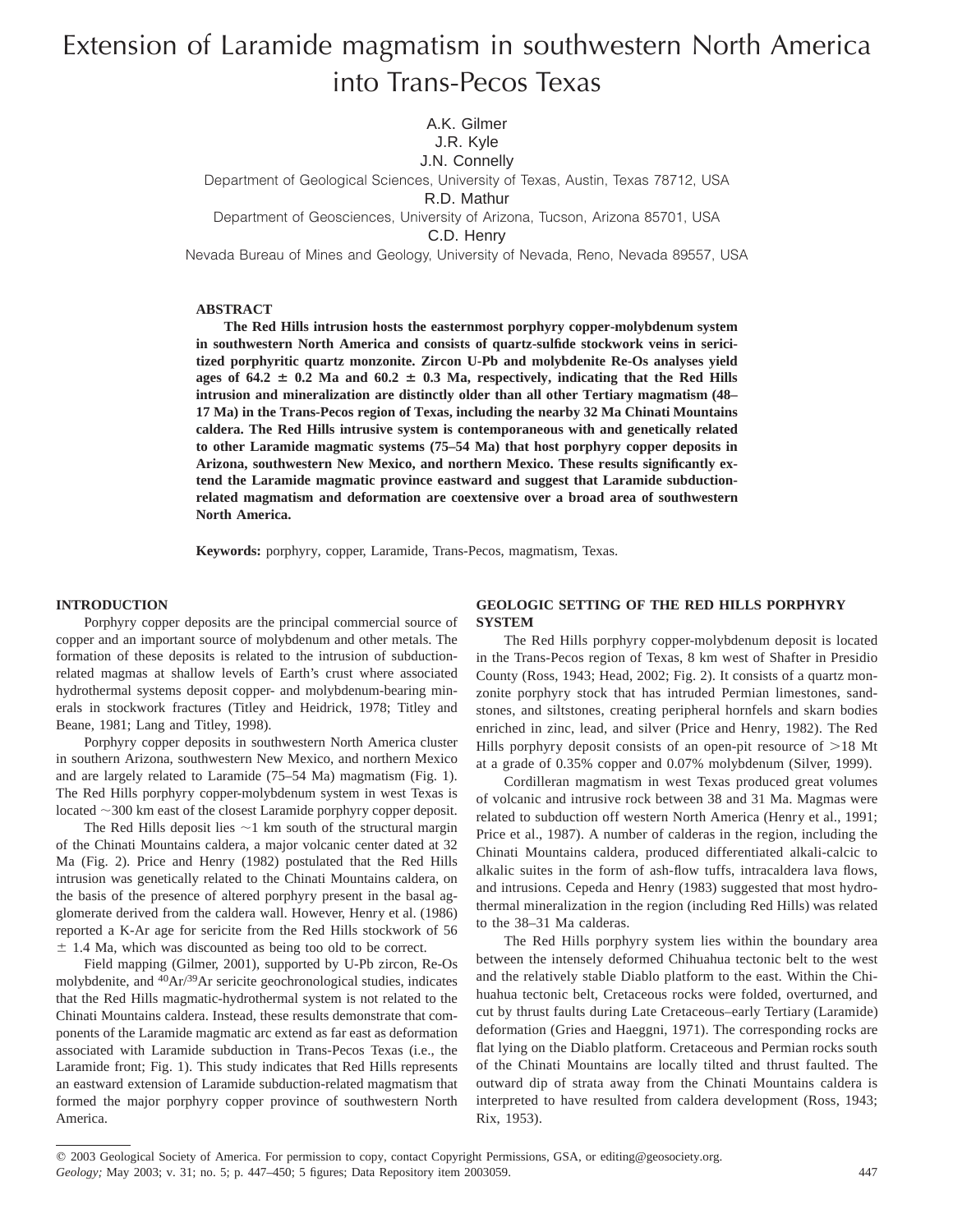

**Figure 1. Age distribution (Ma) of porphyry copper deposits in southwestern North America. Modified after Titley (1993); Laramide deformation front from Muehlberger (1980).**

#### **NEW FIELD DATA**

Geologic mapping and drill hole data have revealed two parts to the Red Hills intrusive system (Gilmer, 2001; Fig. 3). The western part of the intrusion shows extensive alteration and mineralization, whereas the eastern part is less altered and lacks sulfide mineral concentrations. The two parts of the intrusion have been traced to within 35 m of each other and are inferred to be contiguous beneath alluvial cover.

Extensive hydrothermal alteration differentiates the part of the intrusion that constitutes the Red Hills porphyry copper-molybdenum deposit from the less altered part. The intrusion underwent potassic alteration that was overprinted by extensive quartz-sericite-pyrite (phyllic) and argillic alteration; zones of intense silicification locally occur in the intrusion. Hypogene mineralization extends to the surface in many areas with local areas of secondary enrichment. A leached cap with oxidized iron sulfides accounts for the distinct reddish exposures that give Red Hills its name.

The unaltered intrusion is predominately quartz monzonite with minor quartz latite inclusions and associated dikes. The quartz monzonite is porphyritic with a fine-grained groundmass of predominately quartz and plagioclase. Subhedral quartz, alkali feldspar, and plagioclase are the most abundant phenocrysts present. The fact that even in the least altered parts of the intrusion, chlorite and epidote coexist and replace mafic phases suggests some degree of hydrothermal alteration.

Dikes of quartz monzonite and quartz latite are common in the sedimentary wall rocks but absent in the intrusion (Fig. 3). These dikes are up to 10 m wide and are generally parallel to the local structure. The mineral assemblage of these dikes is consistent with that of the main body of the Red Hills intrusion; the dikes have microphenocrysts of quartz and plagioclase (up to 5 mm). Zones of intense silicification are present along local east-trending faults and within the intrusion, extending as much as 5 m into wall rocks. Roof pendants of Permian strata within the intrusion suggest shallow emplacement of the Red Hills magma. Alteration of the roof pendants is very similar to that of the adjacent skarn bodies. The stratigraphic cover above the Red Hills system has been estimated to be approximately 2 km at the time of emplacement based on fluid inclusion studies (Gilmer, 2001).

Many of the faults observed in the study area (Fig. 3) appear to postdate the intrusion of the Red Hills porphyry and show local dipslip offset. The overall east-west orientation of the faults is similar to that of the joints and veins measured in the Red Hills stockwork; this



**Figure 2. Location of Red Hills porphyry copper deposit, relative to Chinati Mountains caldera. Modified from Cepeda and Henry (1983).**

parallelism indicates that they formed in the same stress regime (Gilmer, 2001). Intense silicification along the southeastern fault within the intrusion suggests that these faults are roughly contemporaneous with the intrusion as circulating hydrothermal fluids would be necessary for silicification.

# **ISOTOPIC DATING**

To establish a precise age for the Red Hills intrusion and evaluate the chronological relationship to the 32 Ma Chinati Mountains caldera, samples were selected to determine both the age of crystallization for the Red Hills intrusion and the age of intrusion-hosted mineralization  $(Gilmer, 2001)^1$ .

## **U-Pb Age Results**

Samples of quartz monzonite, showing phyllic alteration, from the Red Hills intrusion yielded subhedral to euhedral  $80-160 \mu m$  zircons for U-Pb geochronology. All zircon fractions were abraded prior to analysis. U-Pb isotopic data from four fractions of igneous zircons, having masses of 0.0034–0.0188 mg, are presented in Gilmer (2001). These points define a line corresponding to an age of  $64.2 \pm 0.2$  Ma (Fig. 4). A near-ideal mean weighted standard deviation of 0.93 indicates that this isotopic system was undisturbed.

<sup>&</sup>lt;sup>1</sup>GSA Data Repository item 2003059, U-Pb, Re-Os, sericite age-dating methods and results, is available from Documents Secretary, GSA, P.O. Box 9140, Boulder, CO 80301, editing@geosociety.org, or at www.geosociety.org/ pubs/ft2003.htm.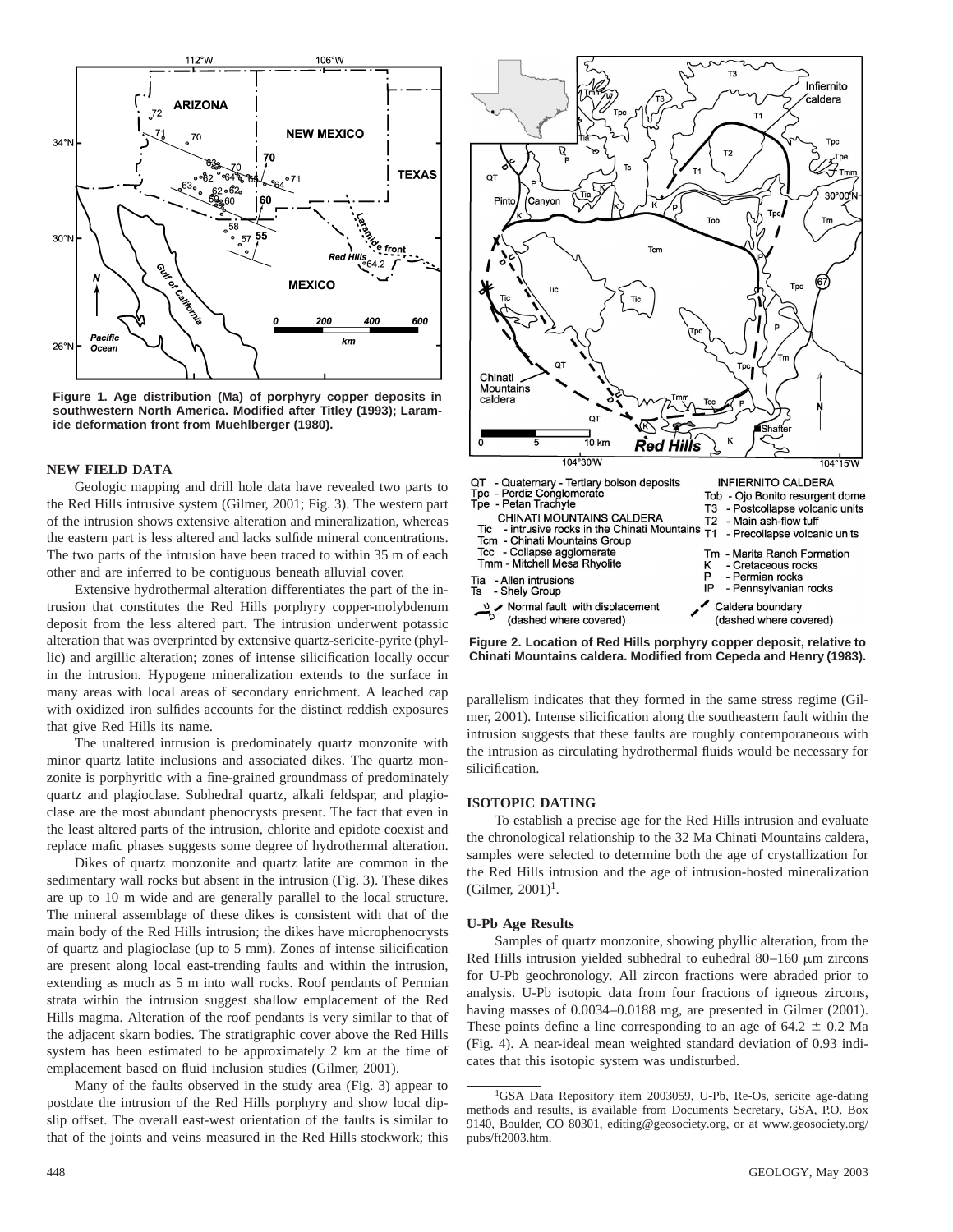

**Figure 3. Bedrock geology of Red Hills area, Presidio County, Texas. Modified after Gilmer (2001).**

## **Re-Os Age Results**

The Re-Os system is a particularly useful method for dating hydrothermal molybdenum-bearing deposits because it enables direct dating of the mineralizing event rather than inferring the mineralization



**Figure 4. 206Pb/204Pb vs. 238U/204Pb isochron of zircons; analyses at University of Texas at Austin. MSWD—mean square of weighted deviates.**

age from alteration products (Stein et al., 1998). Samples of Red Hills quartz monzonite showing phyllic alteration yielded fine-grained anhedral molybdenite. One fraction (11 mg) was dated by using a decay constant of 1.66  $\times$  10<sup>-11</sup> yr<sup>-1</sup> and yielded an age of 60.2  $\pm$  0.3 Ma (Gilmer, 2001). The fraction analyzed contained 234 ppm total Re and 125.75 ppb 187Os. The age of mineralization was calculated by assuming no initial radiogenic Os, and the errors were calculated according to the method described by Mathur et al. (2002).

## **40Ar/39Ar Age Results**

The sericite separate that had previously yielded a K-Ar age of 56.6  $\pm$  1.4 Ma (Henry et al., 1986) was repurified and analyzed by 40Ar/39Ar step-heating in a resistance furnace. The sample did not yield a plateau, but the data are consistent with an age of ca. 61 Ma (Fig. 5). The first  $\sim$ 10% of released Ar gave highly variable ages that suggest either alteration or reheating, consistent with possible reheating from caldera-related magmatism at 32 Ma. Subsequent steps decreased progressively from ca. 66–60 Ma. Best age estimates are either a weighted mean of the high-temperature steps (61.58  $\pm$  0.34 Ma) or an isochron of the same steps (60.83  $\pm$  0.79 Ma).

## **DISCUSSION**

The U-Pb zircon age (crystallization age) of  $64.2 \pm 0.2$  Ma, the slightly younger Re-Os molybdenite age of  $60.2 \pm 0.3$  Ma, and the 40Ar/39Ar sericite age (hydrothermal mineralization age) of ca. 61 Ma clearly indicate that the Red Hills intrusion and associated mineralization are not temporally associated with the extensive middle Tertiary caldera-related magmatism in Trans-Pecos Texas. However, an apparent difference of 4 m.y. is indicated between the age of Red Hills magma